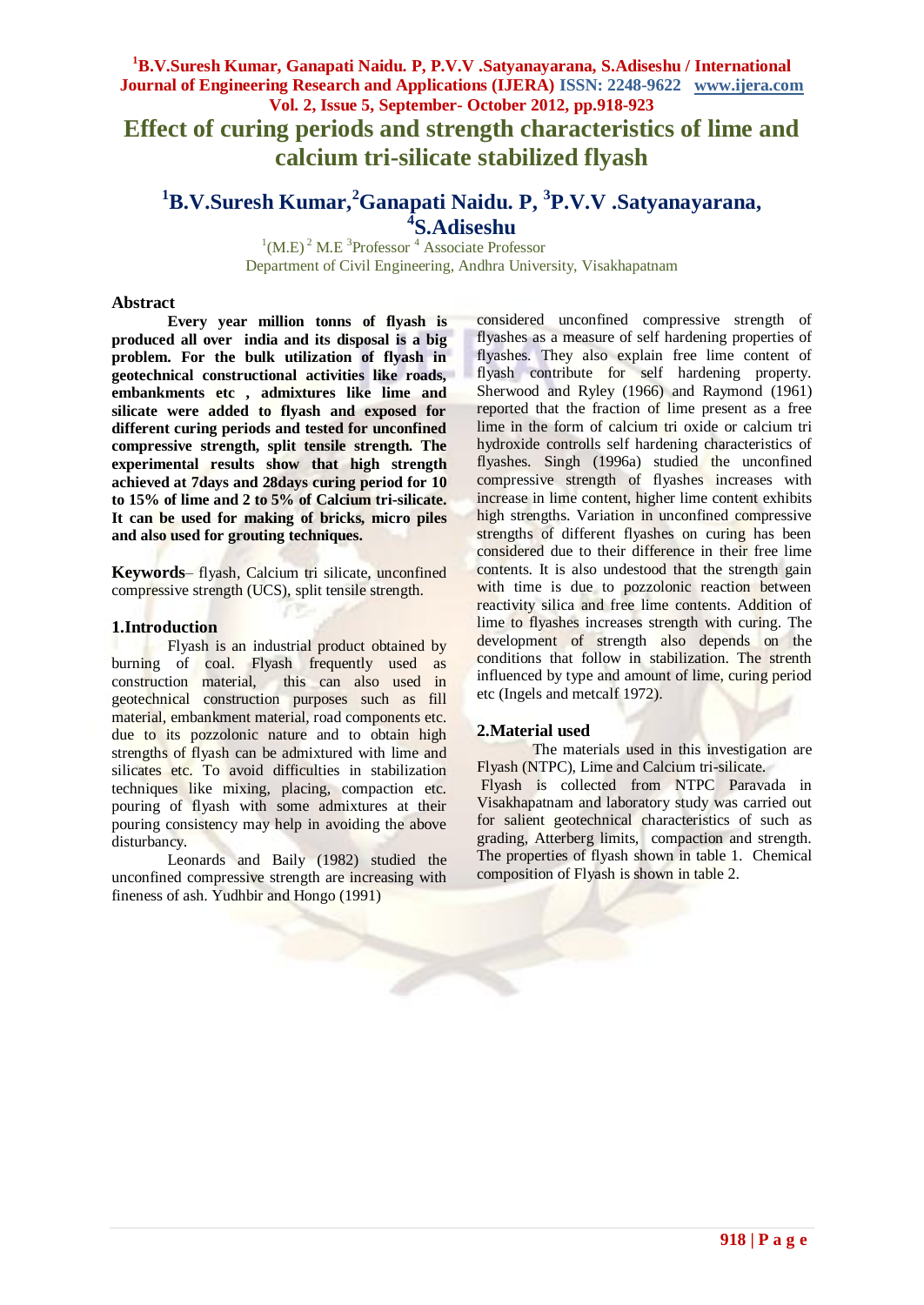| Property                     | Values   |
|------------------------------|----------|
| Gravel (%)                   | 0        |
| Sand (%)                     | 28       |
| Fines $(\%)$                 | 72       |
| $Silt(\%)$<br>a.             | 72       |
| $Clay(\%)$<br>b.             | $\theta$ |
| Liquid Limit (%)             | 24       |
| Plastic Limit (%)            | NP       |
| Specific gravity             | 2.1      |
| OMC (IS heavy Compaction)    |          |
| Optimum moisture content (%) | 21.0     |
| Maximum dry density (g/cc)   | 1.28     |
| California bearing ratio     | 3        |

| Compound             | Formula          | Percentage (%) |
|----------------------|------------------|----------------|
| Magnesium<br>oxide   | MgO              | 0.86           |
| Aluminum<br>trioxide | Al2O3            | 30.48          |
| Silica dioxide       | SiO2             | 59.83          |
| Calcium oxide        | CaO              | 1.74           |
| Titanium oxide       | TiO <sub>2</sub> | 6.91           |
| Zinc oxide           | ZnO              | 0.09           |

Table: 1 Table: 2

Lime: Chemical composition of laboratory hydrated lime is  $Ca(OH)_2$ , CaO is 90% pure. Calcium tri-silicate: Chemical composition of laboratory Calcium tri-silicate is [CaSiO](http://en.wikipedia.org/wiki/Wollastonite)<sub>3</sub>. *Figures:*









Fig 3



Fig 4



Fig 5

# **3. Experimental programme:**

In this study dry flyash has been mixed with lime (5%, 10% and 15%) and Calcium trisilicate (1, 2, 3, 4 and 5%) by percentage weight of dry flyash and added water of 30%, 35% and 40%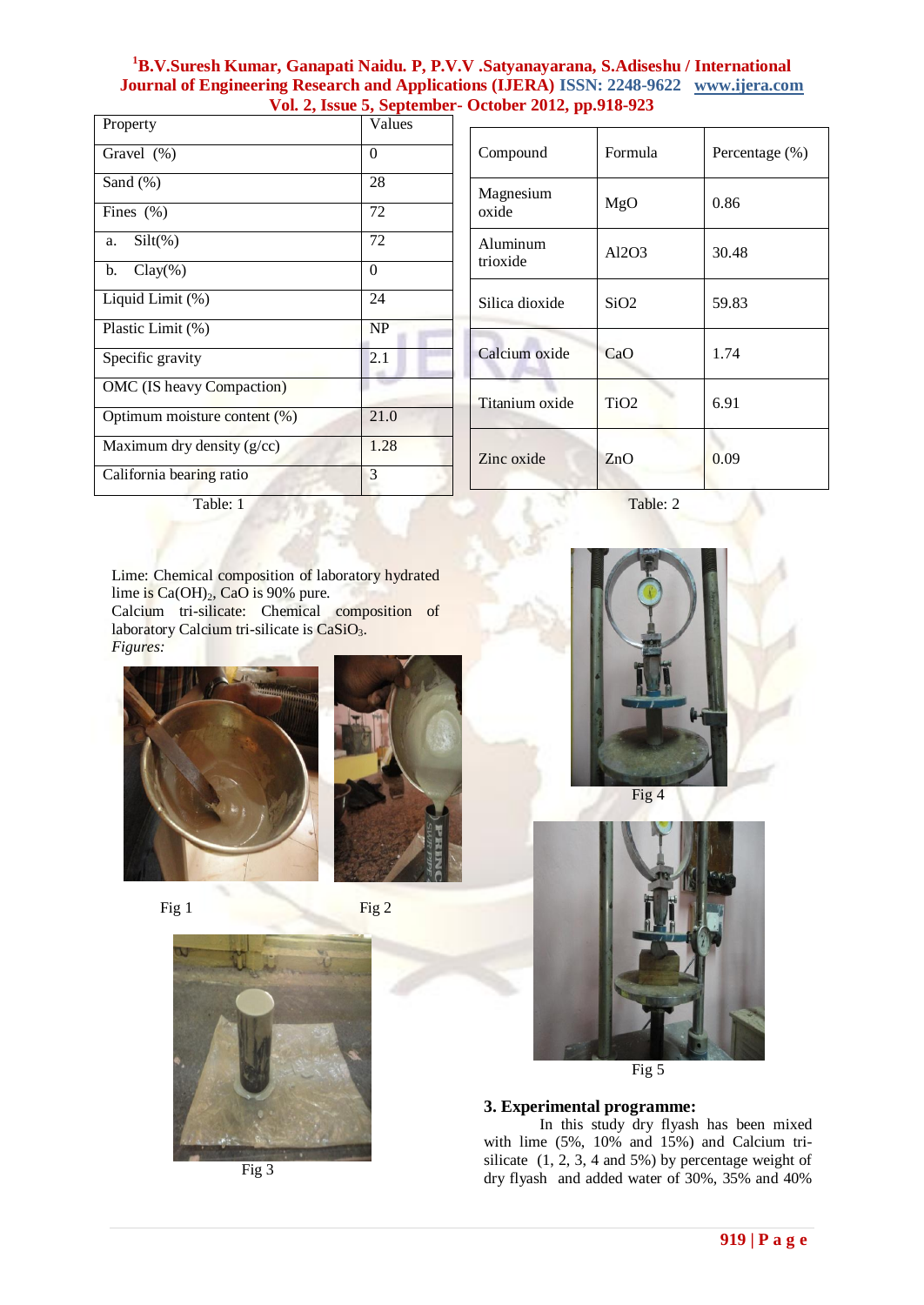by their weight and thoroughly mixed to get the required consistency and poured these samples into given sizes(38mm X 76mm) of samplers and kept cured for 1 day, 3 days, 7 days and 28 days respectively by maintaining 100% humidity and without loss of moisture content from the samples.

# **4. Results and Discussions:**

### **4.1 Unconfined Compressive Strength (kg/cm<sup>2</sup> ):**

The samples of sizes 38 mm diameter and height of 76 mm were prepared as said above by free pouring in the UCS moulds. All the prepared samples were cured for 1 day, 3 days, 7 days and 28 days by maintaining 100% humidity. Unconfined compressive strength test were conducted after completion of their curing period at a strain rate of 1.25 mm/min.

Unconfined Compressive strength of flyash with 5% lime and calcium tri silicate (free pouring consistency):

| Curing | Water   |      | Calcium tri silicate % |       |                |       |      |
|--------|---------|------|------------------------|-------|----------------|-------|------|
| period | content |      | 2                      | 3     | $\overline{4}$ | 5     | 6    |
|        | 30      | 0.52 | 0.74                   | 0.79  | 0.86           | 1.02  |      |
| 1      | 35      | 0.49 | 0.72                   | 0.76  | 0.84           | 0.97  | 1.1  |
|        | 40      | 0.48 | 0.69                   | 0.73  | 0.83           | 0.91  | 1.03 |
|        | 30      | 0.72 | 1.88                   | 1.82  | 1.7            | 1.4   |      |
| 3      | 35      | 1.02 | 1.89                   | 2.64  | 3              | 2.64  | 2.48 |
|        | 40      | 3.65 | 5                      | 8.12  | 6.8            | 6.45  | 6.2  |
|        | 30      | 2.16 | 4.02                   | 3.1   | 2.72           | 2.48  |      |
| 7      | 35      | 2.82 | 3.4                    | 5.12  | 4.68           | 3.86  |      |
|        | 40      | 4.8  | 8.21                   | 13.25 | 12.1           | 11.6  | 11   |
| 28     | 30      | 3.02 | 5                      | 8.12  | 7.65           | 7.06  |      |
|        | 35      | 5.26 | 8.11                   | 9.75  | 8.6            | 8     |      |
|        | 40      | 7.69 | 10.8                   | 17.1  | 16.2           | 15.28 |      |

Table: 3



For 5% lime, at different percentage of water content 3% calcium tri-silicate gives good strength of flyash at all curing periods and the maximum strength observed at 40% water content and 28 days curing period is  $17.1 \text{kg/cm}^2$ .

Unconfined Compressive strength of flyash with 10% lime and calcium tri silicate (free pouring consistency):

| Curing | Water   | Calcium tri silicate % |       |               |       |       |       |
|--------|---------|------------------------|-------|---------------|-------|-------|-------|
| period | content | 1                      | 2     | 3             | 4     | 5     | 6     |
|        | 30      | 1.18                   | 1.34  | 1.82          | 2.36  | 2.12  | 1.88  |
| 1      | 35      | 1.02                   | 1.52  | 1.89          | 2.65  | 2.42  | 2.11  |
|        | 40      | 1.22                   | 1.82  | $2.2^{\circ}$ | 2.86  | 2.42  | 2.16  |
|        | 30      | 2.31                   | 3.82  | 5.89          | 6.45  | 5.32  | 4.85  |
| 3      | 35      | 3.82                   | 5.88  | 7.65          | 10.02 | 8.65  | 7.52  |
|        | 40      | 6.1                    | 9.2   | 12.68         | 14.9  | 13.52 | 13    |
|        | 30      | 5.45                   | 8.42  | 10            | 11.62 | 10.88 | 10.62 |
| 7      | 35      | 8.08                   | 11.85 | 13.9          | 14.65 | 13.8  | 12.89 |
|        | 40      | 10.92                  | 15.1  | 17.2          | 20.5  | 18.6  | 18.1  |
| 28     | 30      | 8.04                   | 14.02 | 16            | 20.24 | 18.62 | 17.2  |
|        | 35      | 10.3                   | 14    | 16.58         | 20.32 | 18.05 | 17.26 |
|        | 40      | 14.25                  | 20.3  | 25.78         | 28.65 | 27.3  | 26    |





#### Fig: 2

For 10% lime, at different percentage of water content 4% calcium tri-silicate gives good strength of flyash at all curing periods and the maximum strength observed at 40% water content and 28 days curing period is 28.65kg/cm<sup>2</sup>.

Unconfined Compressive strength of flyash with 15% lime and calcium tri silicate (free pouring consistency):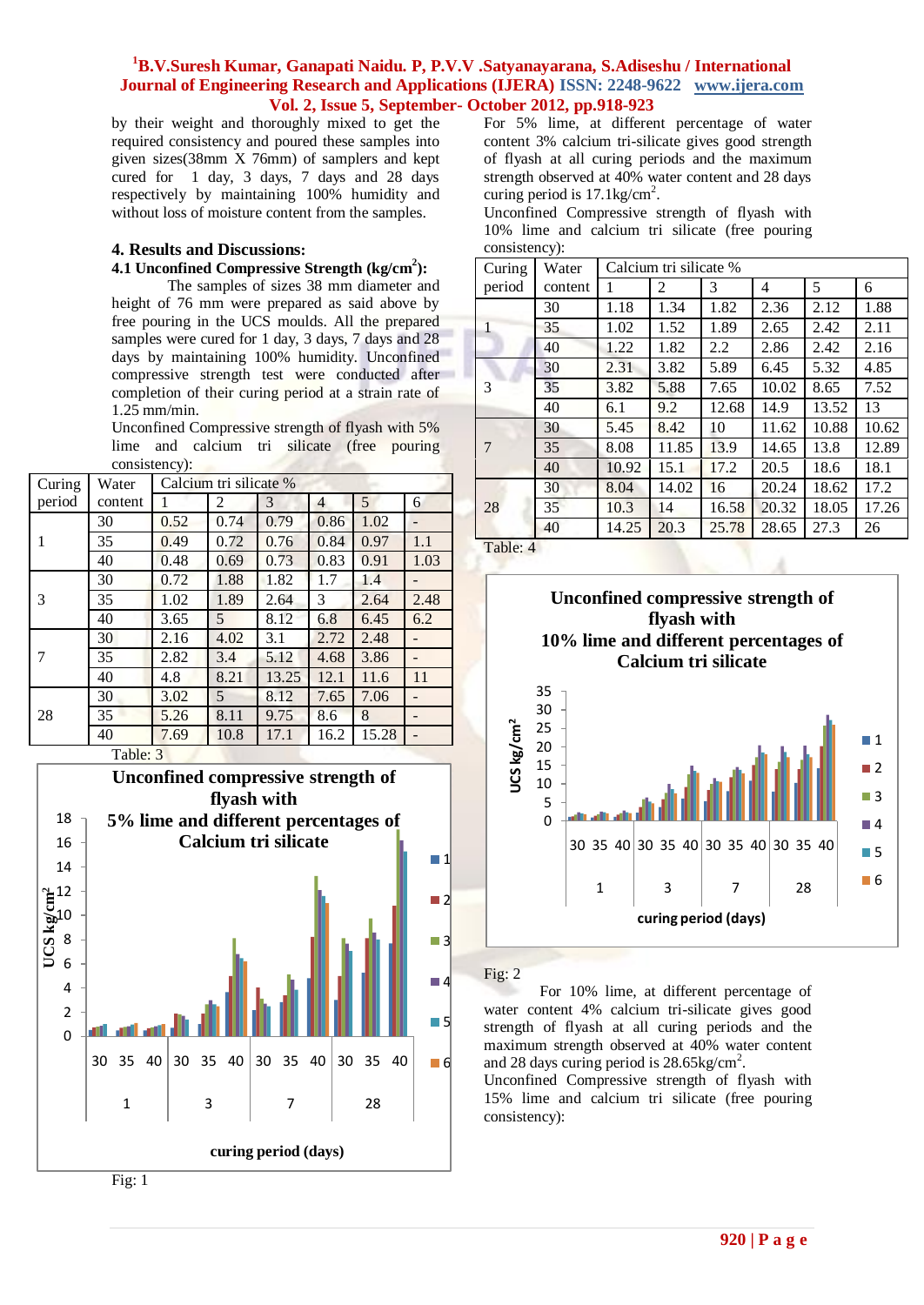| Curing | Water   | Calcium tri silicate % |       |       |       |       |       |  |  |
|--------|---------|------------------------|-------|-------|-------|-------|-------|--|--|
| period | content | 1                      | 2     | 3     | 4     | 5     | 6     |  |  |
|        | 30      | 1.26                   | 1.52  | 1.9   | 2.02  | 2.06  | 2.02  |  |  |
| 1      | 35      | 1.62                   | 2     | 2.28  | 2.36  | 2.68  | 2.24  |  |  |
|        | 40      | 1.76                   | 2.2   | 2.68  | 3     | 3.56  | 3.02  |  |  |
| 3      | 30      | 2.48                   | 5.1   | 7.02  | 7.68  | 8.04  | 7.48  |  |  |
|        | 35      | 4.32                   | 7.1   | 8.88  | 11.02 | 12.12 | 10.68 |  |  |
|        | 40      | 7.16                   | 13.82 | 16.35 | 19.22 | 22    | 20.1  |  |  |
|        | 30      | 6.35                   | 9.54  | 11.88 | 13.66 | 15.72 | 14.4  |  |  |
| 7      | 35      | 9                      | 12.89 | 15.42 | 16.28 | 17    | 16.65 |  |  |
|        | 40      | 12.12                  | 17.2  | 20.95 | 22.8  | 23.6  | 21.8  |  |  |
| 28     | 30      | 9.68                   | 15.72 | 19.65 | 22.21 | 24.11 | 22.32 |  |  |
|        | 35      | 10.4                   | 17.09 | 21.2  | 23.4  | 25.1  | 24    |  |  |
|        | 40      | 16.54                  | 22.6  | 28.1  | 30.95 | 33.1  | 30.2  |  |  |
|        | Table 5 |                        |       |       |       |       |       |  |  |

Table: 5



Fig: 3

For 15% lime, at different percentage of water content 5% calcium tri-silicate gives good strength of flyash at all curing periods and the maximum strength observed at 40% water content and 28 days curing period is 33.1kg/cm<sup>2</sup>.

# **4.2 Split Tensile Strength (kPa):**

The samples of sizes 38 mm diameter and height of 76 mm were prepared by static compaction method to achieve maximum dry density at their optimum moisture contents OMC. All the prepared samples were cured for 1 day, 3days, 7 days and 28

days by maintaining 100% humidity. The sample is loaded until splitting / failure load takes after completion of their curing period at a strain rate of 1.25 mm/min.

Tensile strength,  $S_t = 2P_u / \pi Dt$ 

Where,  $P_u$  = ultimate load at which failure of sample.

 $D =$  diameter of specimen, mm

 $t =$  length of specimen, mm

Split tensile strength of flyash with 5% lime and calcium tri silicate (free pouring consistency):

| Curing                   | Water   | Calcium tri silicate % |      |      |      |      |
|--------------------------|---------|------------------------|------|------|------|------|
| period                   | content | $\overline{c}$         | 3    | 4    | 5    | 6    |
|                          | 30      | 0.24                   | 0.22 | 0.2  | 0.18 | 0.16 |
| 3                        | 35      | 0.22                   | 0.33 | 0.39 | 0.37 | 0.33 |
|                          | 40      | 0.64                   | 0.98 | 0.86 | 0.78 | 0.72 |
|                          | 30      | 0.55                   | 0.44 | 0.39 | 0.36 | 0.32 |
| 7                        | 35      | 0.46                   | 0.71 | 0.66 | 0.53 | 0.46 |
|                          | 40      | 1.28                   | 1.96 | 1.8  | 1.69 | 1.63 |
|                          | 30      | 0.71                   | 1.5  | 1.11 | 1.06 | 0.96 |
| 28                       | 35      | 1.15                   | 1.4  | 1.26 | 1.21 | 1.19 |
|                          | 40      | 1.6                    | 2.51 | 2.38 | 2.12 | 2.09 |
| $T_0 h l_0$ , $\epsilon$ |         |                        |      |      |      |      |

Table: 6



For 5% lime, at different percentage of water content 3% calcium tri-silicate gives good strength of flyash at all curing periods and the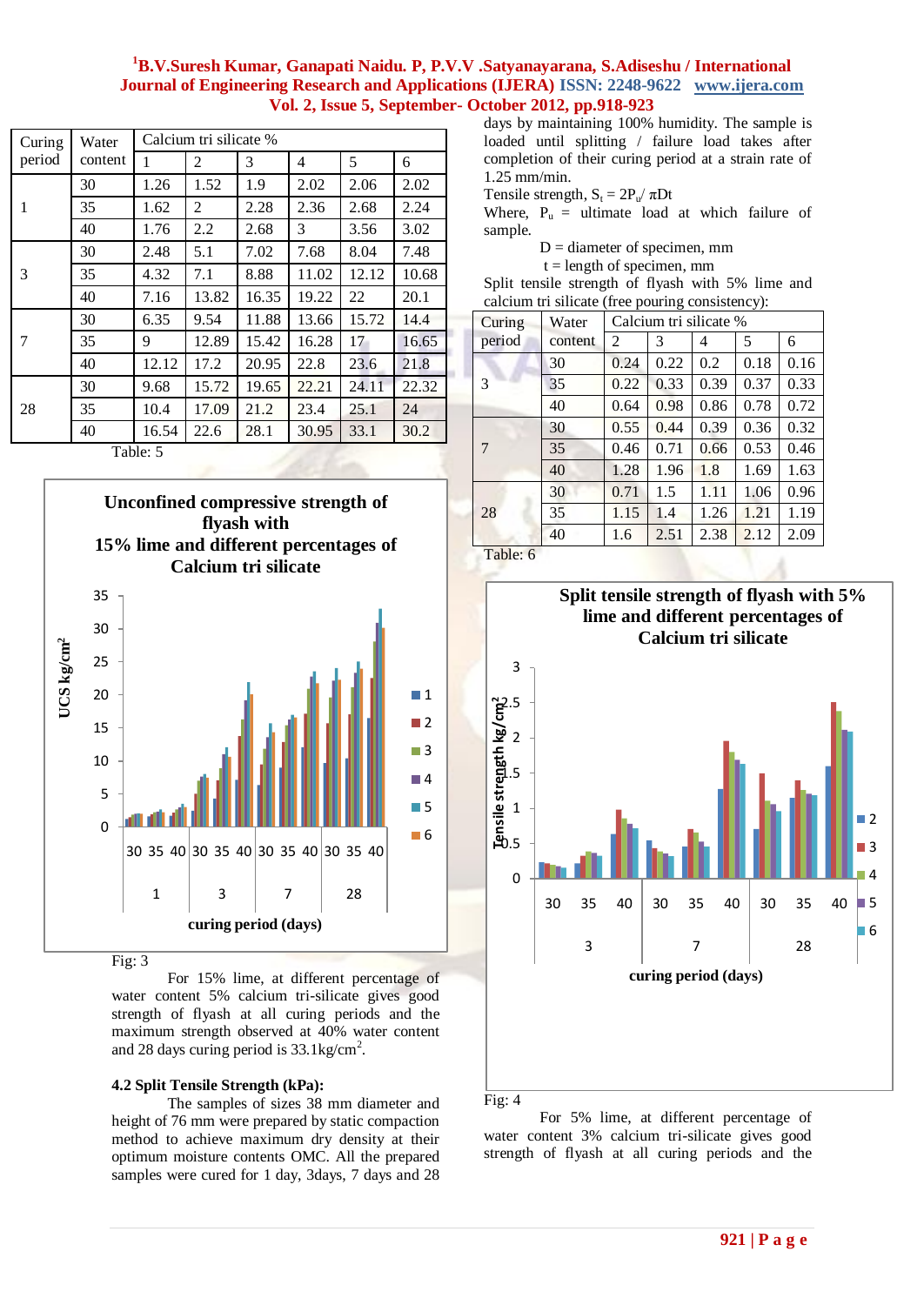maximum strength observed at 40% water content and 28 days curing period is  $2.51 \text{kg/cm}^2$ .

Split tensile strength of flyash with 10% lime and calcium tri silicate (free pouring consistency):

| Curing                      | Water   | Calcium tri silicate % |      |      |      |      |  |
|-----------------------------|---------|------------------------|------|------|------|------|--|
| period                      | content | $\overline{c}$         | 3    | 4    | 5    | 6    |  |
|                             | 30      | 0.48                   | 0.74 | 0.78 | 0.75 | 0.7  |  |
| 3                           | 35      | 0.71                   | 0.93 | 1.25 | 1.21 | 1.19 |  |
|                             | 40      | 1.2                    | 1.6  | 1.9  | 1.86 | 1.83 |  |
|                             | 30      | 1.19                   | 1.4  | 1.64 | 1.59 | 1.54 |  |
| 7                           | 35      | 1.67                   | 1.95 | 2    | 1.94 | 1.91 |  |
|                             | 40      | 2.12                   | 2.4  | 2.66 | 2.54 | 2.49 |  |
|                             | 30      | 2.04                   | 2.35 | 2.85 | 2.69 | 2.64 |  |
|                             | 35      | 2                      | 2.41 | 2.9  | 2.85 | 2.82 |  |
| 28                          | 40      | 2.92                   | 3.78 | 4.1  | 3.96 | 3.94 |  |
| $\overline{ }$<br>$T = 1.1$ |         |                        |      |      |      |      |  |

Table: 7





Fig: 5

For 10% lime, at different percentage of water content 4% calcium tri-silicate gives good strength of flyash at all curing periods and the maximum strength observed at 40% water content and 28 days curing period is  $4.1 \text{kg/cm}^2$ .

Split tensile strength of flyash with 15% lime and calcium tri silicate (free pouring consistency):

| Curing | Water   | Calcium tri silicate % |      |      |      |      |  |
|--------|---------|------------------------|------|------|------|------|--|
| period | content |                        |      |      |      | 6    |  |
|        | 30      | 0.63                   | 0.89 | 0.93 | 1.04 | 1.02 |  |
| 3      | 35      | 0.88                   | 1.14 | 1.4  | 1.8  | 1.73 |  |
|        | 40      | 1.66                   | 2.05 | 2.45 | 2.89 | 2.85 |  |

|                 | 30 | 1.35 | 1.65 | 1.96 | 2.09 | 2.03 |
|-----------------|----|------|------|------|------|------|
| $7\phantom{.0}$ | 35 | 1.8  | 2.15 | 2.3  | 2.48 | 2.41 |
|                 | 40 | 2.5  | 3    | 3.3  | 3.74 | 3.69 |
|                 | 30 | 2.28 | 2.75 | 3.24 | 3.48 | 3.42 |
| 28              | 35 | 2.4  | 3.08 | 3.35 | 3.9  | 3.84 |
|                 | 40 | 3.25 | 4.09 | 4.35 | 4.64 | 4.61 |
| ---<br>$\sim$   |    |      |      |      |      |      |

Table: 8



Fig: 6

For 15% lime, at different percentage of water content 5% calcium tri-silicate gives good strength of flyash at all curing periods and the maximum strength observed at 40% water content and 28 days curing period is 4.64 kg/cm<sup>2</sup>.

# **5. Conclusions:**

- When lime and calcium tri-silicate percentages are increasing the strength values are also increasing.
- For higher percentage of lime more amount of calcium tri-silicate is required to attain more strength.
- For high percentages of lime and calcium tri-silicate the requirement of water is more to get better strength values.
- At increasing percentages of lime and calcium tri-silicate the strength increases up to some percentage and by further increase in lime and silicates the decreasing trend of strengths are observed.

# **References:**

1. Abdun Nur E.A (1961) flyash in concrete, an evaluation, Highway Research board bulletin, Washington no.284, pp. 135-139.